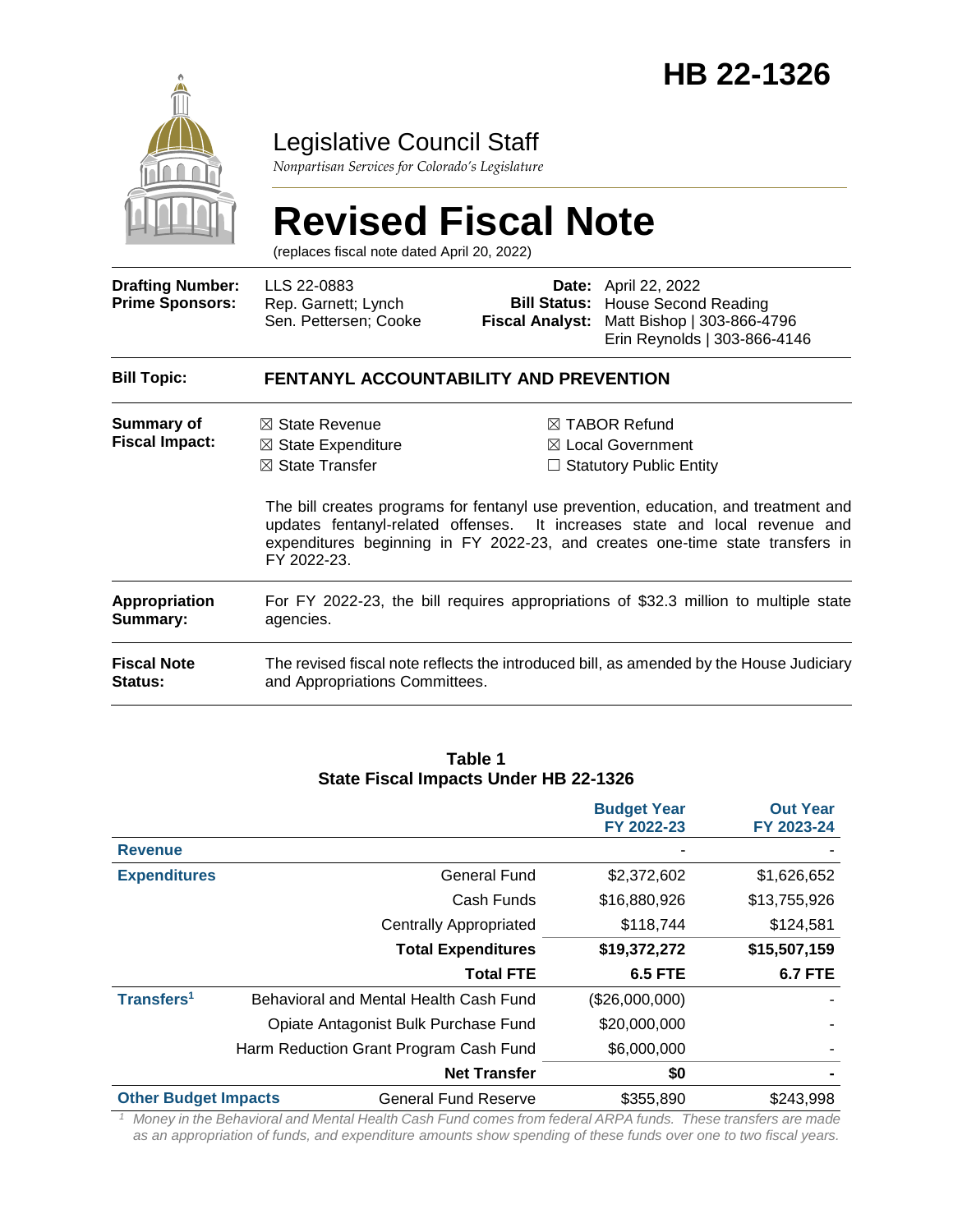#### **Summary of Legislation**

The bill modifies fentanyl-related criminal offenses, updates practices around dispensing opiate antagonists, creates an education campaign, broadens the scope of the Harm Reduction Grant Program, and makes requirements for continuity of care for individuals in the criminal justice system with substance use disorder. These provisions are described in more detail below.

**Fentanyl-related offenses.** The bill updates existing fentanyl-related offenses by specifying the amounts of any substance containing any amount of fentanyl, carfentanyl, or an analog thereof that are unlawful to possess, distribute, manufacture, sell, or possess.

Under the bill, unlawful distribution (as well as manufacturing, dispensing, or sale of a material, compound, mixture, or preparation containing fentanyl, carfentanyl, or an analog thereof) is:

- a level 1 drug felony if it weighs more than 50 grams;
- a level 2 drug felony if it weighs more than 4 grams, but not more than 50 grams; and
- a level 3 drug felony if it weighs not more than 4 grams.

From July 1, 2022, through June 30, 2025, lower level drug misdemeanor possession offenses temporarily escalate to a level 4 drug felony for amounts between one and four grams where the person had reasonable cause to believe that the drugs contained fentanyl. Defendants convicted of this sentence are not subject to Department of Corrections jurisdiction, only to sentences to probation, county jail, alternative sentencing, or Community Corrections, as well as subject to fines. Additionally, a person convicted of felony possession conviction under the bill may have their felony vacated and entered as a misdemeanor after successful completion of their sentence; is not subject to the habitual offender statute; and does not lose their ability to vote while serving their sentence.

In a possession charge where the drug contains more than 60 percent fentanyl, the offense is a level 2 drug felony, with this provision effective upon the Colorado Bureau of Investigation's notice that it has testing capacity. Lower level offenses escalate to a level 1 drug felony if a person dies as a proximate cause of using the fentanyl, the drug originated outside Colorado, or the offender also possesses pill or tablet manufacturing equipment.

Current law grants immunity for certain individuals who report an emergency drug overdose. The bill extends this exemption to individuals whose provision of fentanyl is a proximate cause for death. For three years, beginning July 1, 2022, law enforcement agencies and district attorney offices must report on these instances.

Any person convicted for a fentanyl-related offense must undergo a substance abuse assessment, which may require community-based treatment, residential treatment, or non-residential treatment, and the completion of a fentanyl education program developed by the Department of Human Services (CDHS). Individuals represented by court-appointed counsel are not required to pay the costs of a treatment program ordered as a condition of probation or the education requirement. Costs for these programs will be paid from the Correctional Treatment Cash Fund.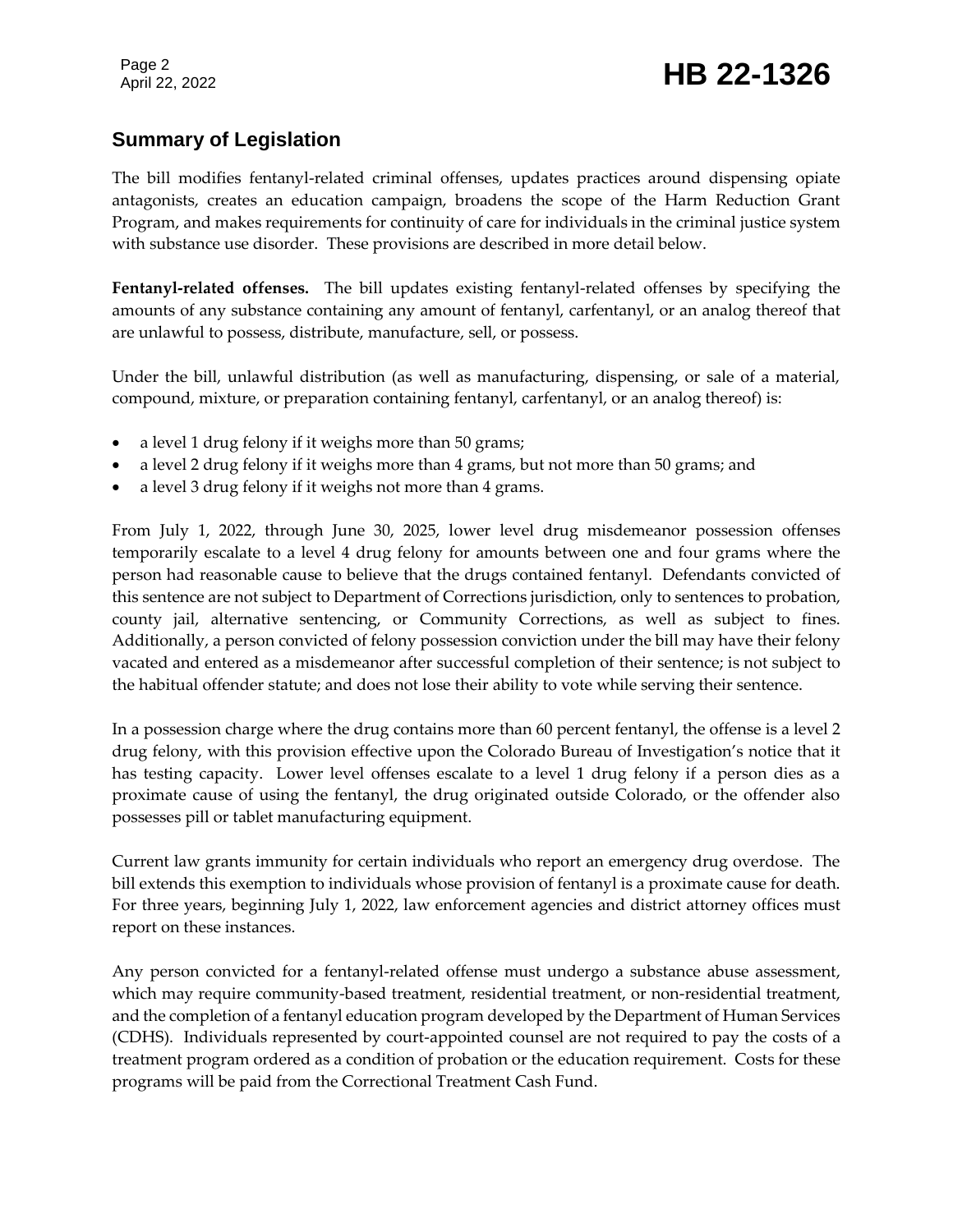## Page 3<br>April 22, 2022 **HB 22-1326**

**Disbursement of opiate antagonists.** Current law specifies the individuals to whom a prescriber may prescribe or dispense an opiate antagonist, and additional individuals or entities who may possess, furnish, or administer an opiate antagonist. The bill consolidates these lists and broadens the types of individuals who may be prescribed or dispensed opiate antagonists, may furnish opiate antagonists to others, are encouraged to educate employees and volunteers on the use of an opiate antagonist, and are immune from civil damages when administering an opiate antagonist in good faith.

The bill appropriates \$20 million from the Behavioral and Mental Health Cash Fund to the Opiate Antagonist Bulk Purchase Fund, which is continuously appropriated to the Department of Public Health and Environment (CDPHE) for the bulk purchase and distribution of opiate antagonists. The bill also appropriates \$300,000 General Fund to CDPHE for the purchase and distribution of non-laboratory synthetic opiate detection tests in FY 2022-23.

**Education, trainings, and grants.** CDPHE must develop, implement, and maintain an ongoing, statewide fentanyl prevention and education campaign to inform the public about its dangers, prevention, treatment, and laws. The department must also conduct at least five regional training sessions during FY 2022-23 for community partners to implement youth health development strategies, and it must maintain a website of educational materials.

The bill modifies the Harm Reduction Grant Program in CDPHE to broaden the list of entities eligible for grants, broaden the program's scope, and it appropriates \$6 million from the Behavioral and Mental Health Cash Fund to the Harm Reduction Grant Program Cash Fund.

**Continuity of care.** Current law encourages correctional facilities to maintain the treatment of an incarcerated person's opioid use disorder. The bill requires such treatment, and requires the correctional facility to provide opiate antagonists and a referral to a treatment provider to the person upon release from the facility.

The bill also extends the requirement to provide opiate antagonists and a referral to county jails. County jails must develop protocols for medication-assisted treatment or other withdrawal management care by January 1, 2023; the bill appropriates \$3 million to CDHS to assist county jails with these requirements.

Starting January 1, 2023, community corrections programs in the Department of Public Safety must assess participants for substance use withdrawal symptoms and to develop protocols for withdrawal management care. The bill expands the authority of the Correctional Treatment Board to address drug overdose prevention.

#### **Assumptions**

The bill requires specific appropriations from the Behavioral and Mental Health Cash Fund to cover many of the bill's costs, as well as from the Correctional Treatment Cash Fund. The fiscal note assumes that costs to implement the bill above these specified amounts are paid from the General Fund through FY 2023-24. From FY 2024-25 forward, General Fund will be required to cover ongoing expenses.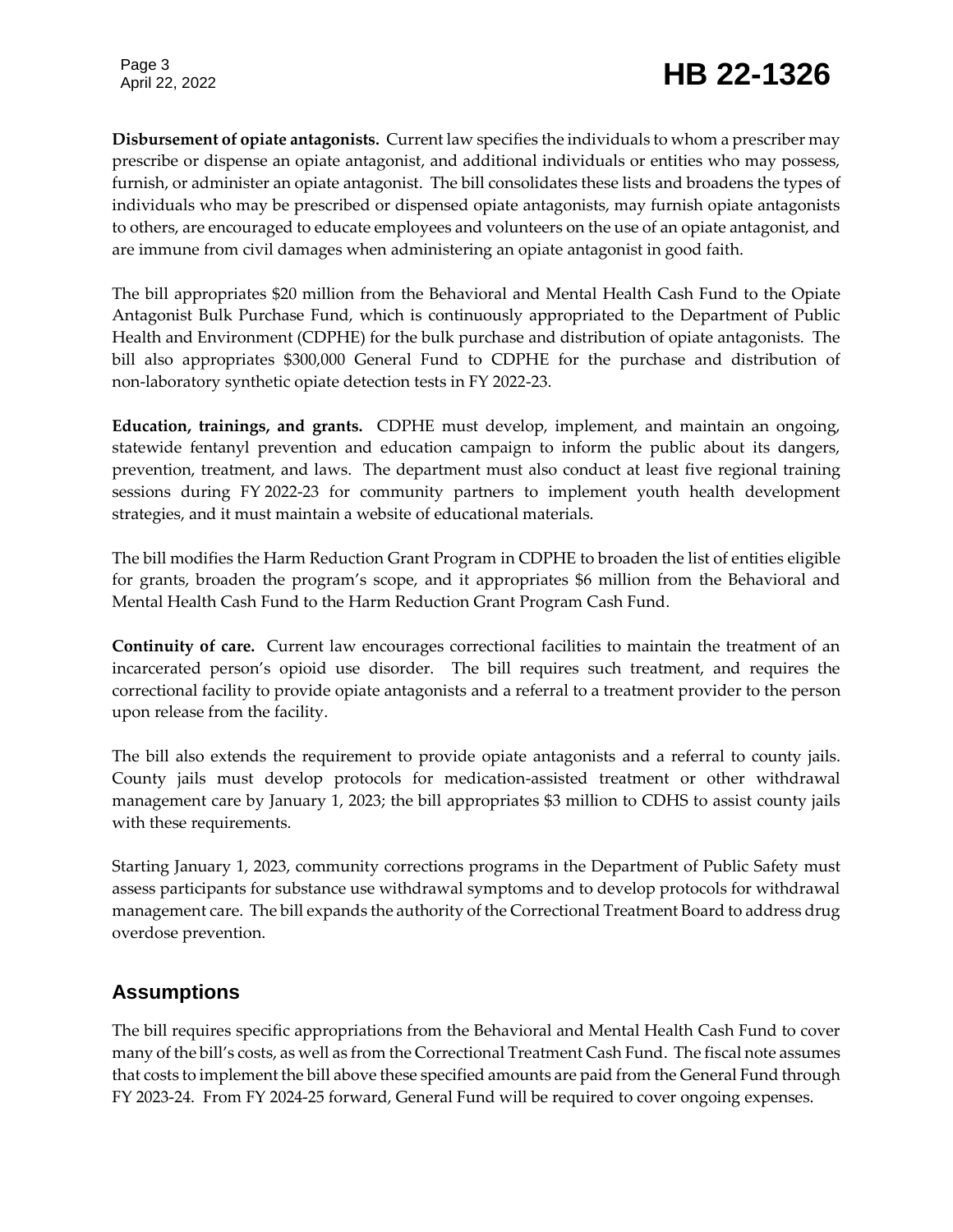#### **Comparable Crime Analysis**

Legislative Council Staff is required to include certain information in the fiscal note for any bill that creates a new crime, changes the classification of an existing crime, or creates a new factual basis for an existing crime. The following sections outline data on crimes that are comparable to the offense in this bill and discuss assumptions on future rates of criminal convictions resulting from the bill.

**Prior conviction data.** The bill changes the classification of several existing crimes, as discussed below.

**Possession.** The bill makes the unlawful possession of any material, compound, mixture, or preparation that weighs between 1 and 4 grams and contains any amount of fentanyl, carfentanyl, or an analog thereof, a level 4 drug felony. From FY 2018-19 to FY 2020-21, 10,946 individuals have been convicted and sentenced for the offense of felony possession of more than 4 grams of a schedule I or II controlled substance and 18,333 individuals have been convicted of misdemeanor possession of a controlled substance, or 29,279 in total. Of the persons convicted, 19,597 were male, 9,674 were female, and 17 did not have a gender identified. Demographically, 24,726 were White, 2,710 were Black/African American, 1,335 were Hispanic, 177 were Asian, 138 were American Indian, 192 were classified as "Other," and 10 did not have a race identified.

**Distribution.** Under current law, unlawful distribution of controlled substances are sentenced as follows: 250 grams or more is a level 1 drug felony; 14 grams to 250 grams is a level 2 drug felony; and 0 grams to 14 grams is a level 3 drug felony. Under the bill, unlawful distribution (as well as manufacturing, dispensing, or sale of a material, compound, mixture, or preparation containing fentanyl, carfentanyl, or an analog thereof) is a level 1 drug felony if it weighs more than 50 grams; a level 2 drug felony if it weighs more than 4 grams, but not more than 50 grams; and level 3 drug felony if it weighs not more than 4 grams. From FY 2018-19 to FY 2020-21, 2,452 individuals have been convicted and sentenced for the offenses of distribution of controlled substances. Of the persons convicted, 1,943 were male, 507 were female, and 2 did not have a gender identified. Demographically, 1,779 were White, 412 were Black/African American, 206 were Hispanic, 24 were Asian, 9 were American Indian, 15 were classified as "Other," and 7 did not have a race identified.

**DOC-related assumptions.** Because the bill prohibits a sentence to the Department of Corrections for the bill's level 4 drug felony fentanyl-related possession offenses where the person had reasonable cause to believe there was fentanyl in the drugs they possessed, there will be no impact to the DOC from this offense.

For distribution offenses, this analysis assumes that 5 percent of level 3 drug felony convictions will escalate to level 2 drug felonies under the bill, resulting in a net increase of about 32 offenders per year convicted and sentenced to custody in DOC. The average DOC length of stay for a level 2 drug felony is 26.5 months with an average parole of 14.3 months, increased from the level 3 drug felony average length of stay of 16.8 months and average parole of 9.3 months

Visit [leg.colorado.gov/fiscalnotes](http://leg.colorado.gov/fiscalnotes/) for more information about criminal justice costs in fiscal notes.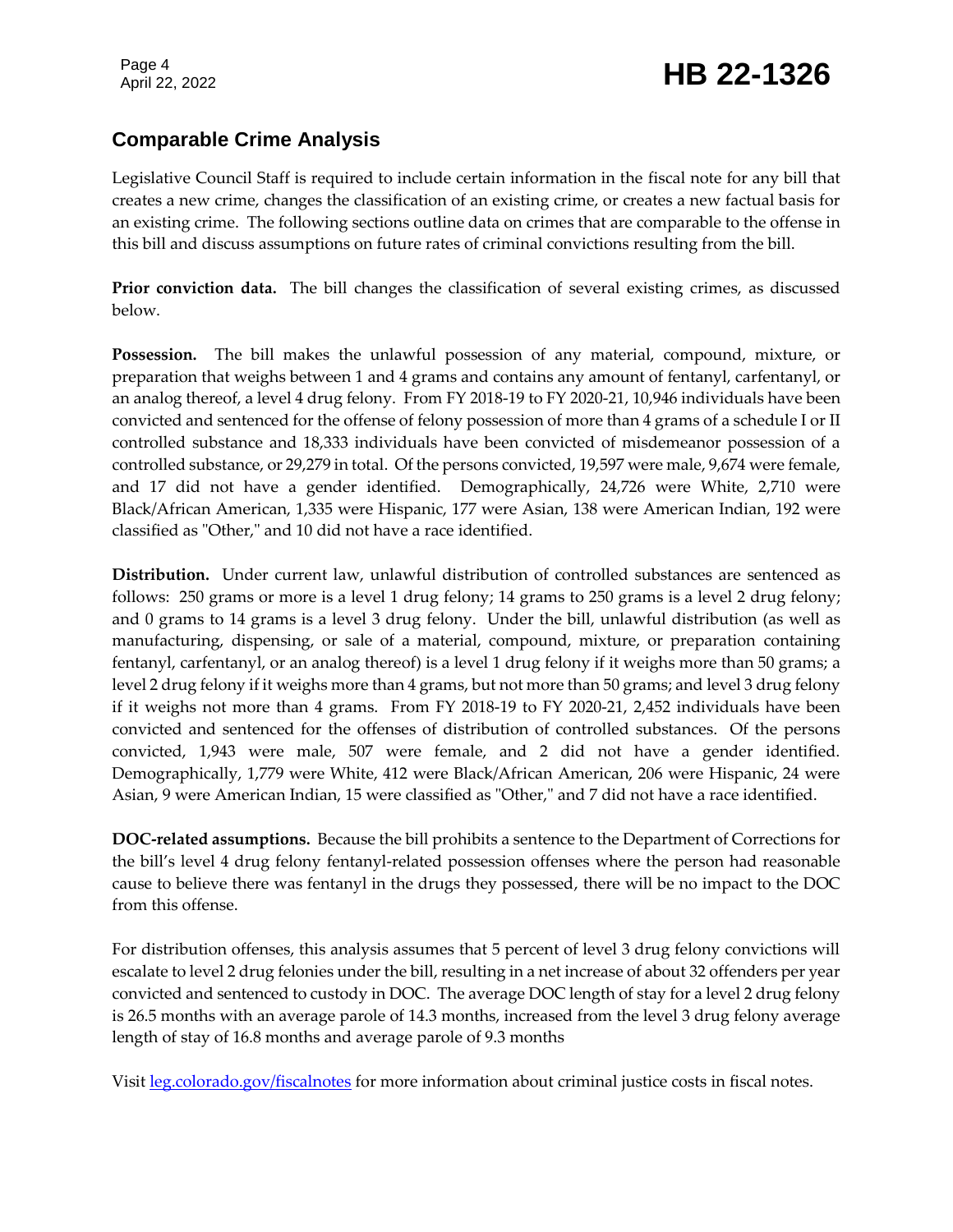Page 5

### Page 5<br>April 22, 2022 **HB 22-1326**

#### **State Revenue**

**Criminal fines and court fees.** By modifying existing drug felony offenses, the bill will increase state revenue from criminal fines and court fees by an indeterminate amount beginning in FY 2022-23, credited to various cash funds in the Judicial Department, and the General Fund. The fine penalty is \$1,000 to \$100,000 for a level 4 drug felony, up to \$5,000 to \$1,000,000 for a level 1 drug felony is. Additionally, court fees may be imposed on a case-by-case basis for a variety of court-related costs, such as probation supervision, drug surcharges, or late fees. Because the courts have the discretion of incarceration, imposing a fine, or both, a precise state revenue impact cannot be determined. Criminal fine and court fee revenue is subject to TABOR.

#### **State Transfers**

For FY 2022-23, the bill transfers the following amounts from the Behavioral and Mental Health Cash Funds via an appropriation to the following continuously appropriated cash funds in CDPHE:

- \$20.0 million to the Opiate Antagonist Bulk Purchase Fund; and
- \$6.0 million to the Harm Reduction Grant Program Cash Fund.

#### **State Expenditures**

The bill increases state expenditures in multiple departments by \$19.4 million in FY 2022-23 and \$15.5 million in FY 2023-24 from the General Fund, the Behavioral and Mental Health Cash Fund, and the Correctional Treatment Cash Fund. Expenditures are shown in Table 2. It may also increase workload and costs for the Judicial Department related to the enhanced criminal penalties under the bill. These impacts are described below.

| <b>Cost Components</b>                             | FY 2022-23   | FY 2023-24   |
|----------------------------------------------------|--------------|--------------|
| <b>Department of Public Health and Environment</b> |              |              |
| <b>Personal Services</b>                           | \$216,058    | \$212,378    |
| <b>Operating Expenses</b>                          | \$4,185      | \$4,050      |
| <b>Capital Outlay Costs</b>                        | \$18,600     |              |
| Opiate Antagonists Bulk Purchase (CF)              | \$9,878,618  | \$9,887,618  |
| Harm Reduction Grants (CF)                         | \$2,927,414  | \$2,933,414  |
| <b>Education Campaign</b>                          | \$925,490    | \$925,490    |
| <b>Fentanyl Tests</b>                              | \$300,000    |              |
| <b>Regional Trainings</b>                          | \$50,000     |              |
| Website Development                                | \$30,000     | \$5,000      |
| Centrally Appropriated Costs <sup>1</sup>          | \$60,051     | \$60,643     |
| FTE - Personal Services                            | 3.1 FTE      | 3.0 FTE      |
| <b>CDPHE Subtotal</b>                              | \$14,410,416 | \$14,028,593 |

#### **Table 2 Expenditures Under HB 22-1326**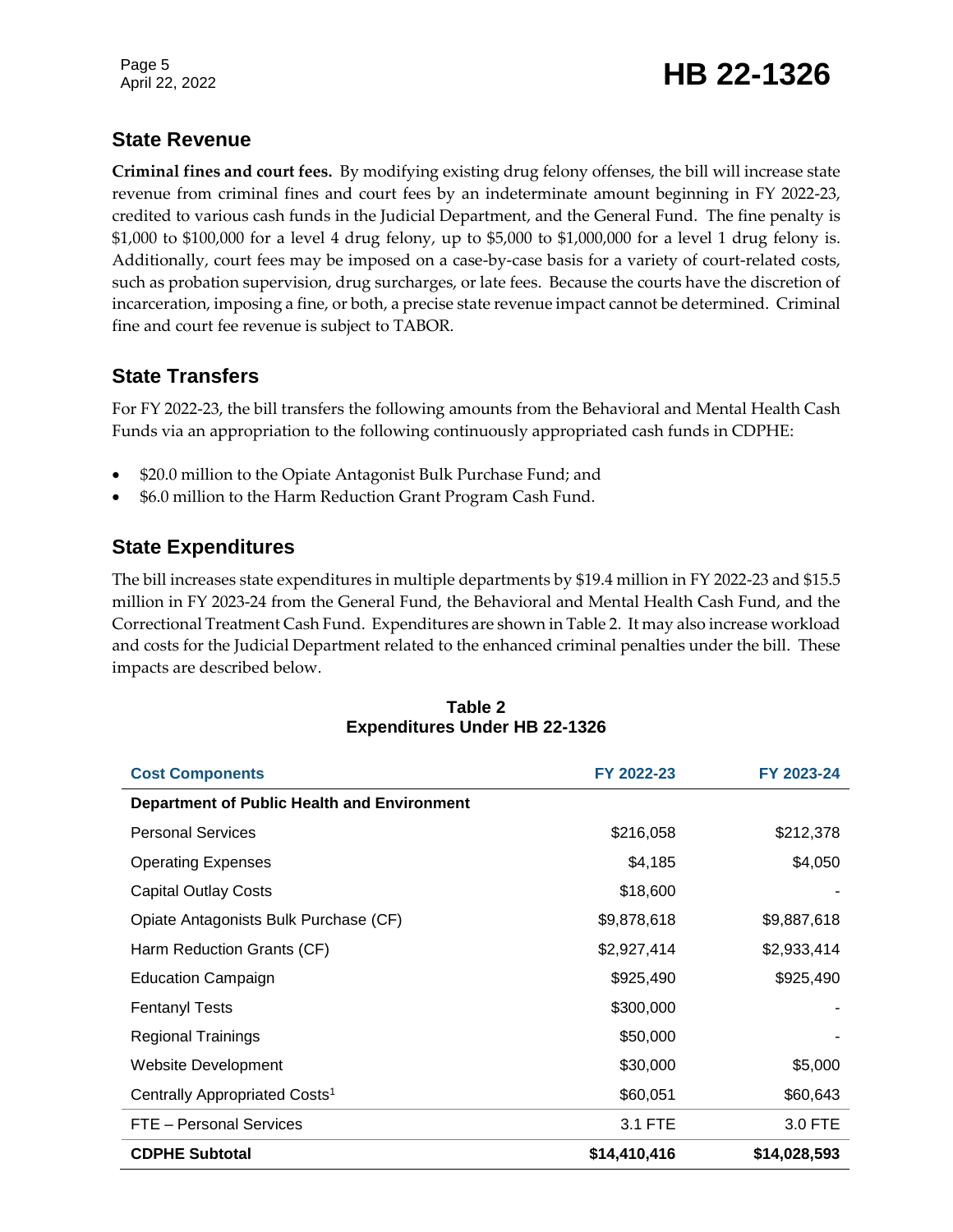### Page 6<br>April 22, 2022 **HB 22-1326**

| Table 2                               |  |
|---------------------------------------|--|
| Expenditures Under HB 22-1326 (Cont.) |  |

| <b>Cost Components</b>                         |                  | FY 2022-23     | FY 2023-24     |
|------------------------------------------------|------------------|----------------|----------------|
| <b>Department of Human Services</b>            |                  |                |                |
| <b>Personal Services</b>                       |                  | \$168,775      | \$184,118      |
| <b>Operating Expenses</b>                      |                  | \$2,700        | \$2,700        |
| <b>Capital Outlay Costs</b>                    |                  | \$12,400       |                |
| County Jails Support (CF)                      |                  | \$3,000,000    |                |
| <b>MSO Regional Evaluation</b>                 |                  | \$700,000      |                |
| Fentanyl Education Program (CF)                |                  | \$150,000      | \$25,000       |
| Centrally Appropriated Costs <sup>1</sup>      |                  | \$33,181       | \$36,562       |
| FTE - Personal Services                        |                  | 1.8 FTE        | 2.0 FTE        |
| <b>CDHS Subtotal</b>                           |                  | \$4,067,056    | \$248,380      |
| <b>Judicial Department</b>                     |                  |                |                |
| <b>Personal Services</b>                       |                  | \$105,747      | \$115,359      |
| <b>Operating Expenses</b>                      |                  | \$4,415        | \$4,415        |
| <b>Capital Outlay Costs</b>                    |                  | \$28,200       | \$1,600        |
| <b>Treatment Costs (CF)</b>                    |                  | \$730,926      | \$730,926      |
| Centrally Appropriated Costs <sup>1</sup>      |                  | \$25,512       | \$27,376       |
| FTE - Personal Services                        |                  | 1.6 FTE        | <b>1.7 FTE</b> |
| <b>Judicial Subtotal</b>                       |                  | \$894,800      | \$879,676      |
| <b>Department of Corrections (See Table 3)</b> |                  |                |                |
| <b>Prison Operating Expenditures</b>           |                  |                | \$470,573      |
| <b>Parole Operating Expenditures</b>           |                  |                | (\$120,063)    |
| <b>DOC Subtotal</b>                            |                  |                | \$350,510      |
|                                                | <b>Total</b>     | \$19,372,272   | \$15,507,159   |
|                                                | <b>Total FTE</b> | <b>6.5 FTE</b> | <b>6.7 FTE</b> |

*\* (CF) signifies that the cost will be paid from cash funds.*

<sup>1</sup> *Centrally appropriated costs are not included in the bill's appropriation.*

**Department of Public Health and Environment.** Costs will increase to for a variety of activities, as described below. Standard operating and capital outlay costs are included for all new personnel.

 *Opiate Antagonists Bulk Purchase, Harm Reduction Grants, and Fentanyl tests.* The bill requires appropriations to increase the opiate antagonist bulk purchase program, the Harm Reduction Grant Program, and to procure non-laboratory synthetic opiate detection tests. The estimates in Table 2 are for illustrative purposes only; actual costs will be based on demand for these services, available fund balance, and decisions made by the department. The growth of the bulk purchase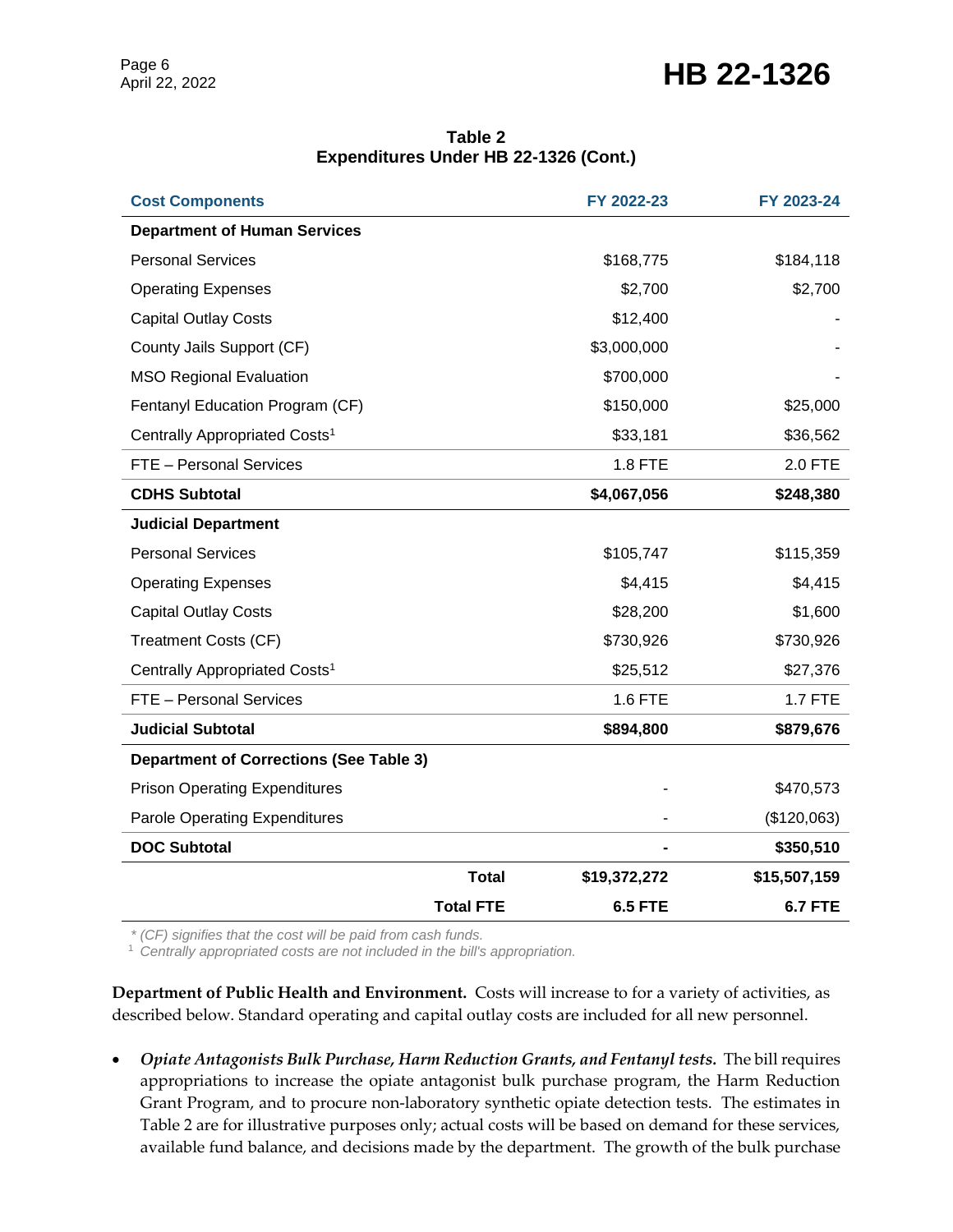program requires 1.5 FTE to update policies, evaluate additional orders, conduct outreach, and report on the program. The growth of the Harm Reduction Grant Program requires 1.0 FTE to update policies, evaluate grant applications, monitor grant awards, and compile reports.

- *Education campaign.* Based on other educational and public awareness campaigns operated by the department, the fentanyl campaign is estimated to cost \$1.0 million per year for three years. This includes working with a media agency and pursuing a variety of media outlets including television and web-based outreach. Costs also include 0.5 FTE to manage the agency contract, approve plans, and facilitate reporting.
- *Regional trainings.* Costs for the regional trainings include facility rental, developing training materials, and providing travel stipends to community partners. The trainings require 0.1 FTE in FY 2022-23 only.
- *Website development.* Workload will increase to develop, implement, and maintain a website to serve as the state resource for the most accurate and timely information regarding fentanyl.

**Department of Human Services.** Workload will increase to approve residential treatment facilities, ensure that individuals transition into treatment facilities, and report on the programs, which requires 2.0 FTE beginning in FY 2022-23. Standard operating and capital outlay costs are included.

- *County jail support.* The bill requires \$3.0 million to support county jails in developing protocols for medication-assisted treatment and other appropriate withdrawal management care.
- MSO Regional Evaluation. The bill requires managed service organizations (MSOs) to evaluate the existing supply and demand for medication-assisted treatment, other withdrawal management treatments, and the provision of recovery services. The department will contract for the evaluation at a cost of \$100,000 for each of the seven MSO regions in FY 2022-23.
- *Fentanyl education program.* Expenditures will increase to hire a contractor to develop the fentanyl education program for individuals receiving treatment in a residential or communitybased treatment facility. The program will be developed by January 1, 2023, and updated annually.

**Judicial Department.** Standard operating and capital outlay costs are included.

- *Probation.* The bill moves a level 1 drug misdemeanor to a level 4 drug felony, which will shift up to 1,520 cases from a local Denver County Court impact to a state district court impact, necessitating 1.2 FTE probation officer plus 0.5 FTE support staff to manage the estimated workload.
- Treatment. The bill requires residential or community-based treatment for certain individuals as a condition of probation, and specifies that an individual with court-ordered representation is not responsible for the costs. Statewide, there are an average of 4,714 misdemeanor possession defendants that are sentenced to probation (about 75 percent of total cases), with 90 percent of defendants relying upon court-appointed counsel. Assuming 25 percent of these cases involve fentanyl, factoring in data that 20 percent of defendants receive drug treatment as a condition of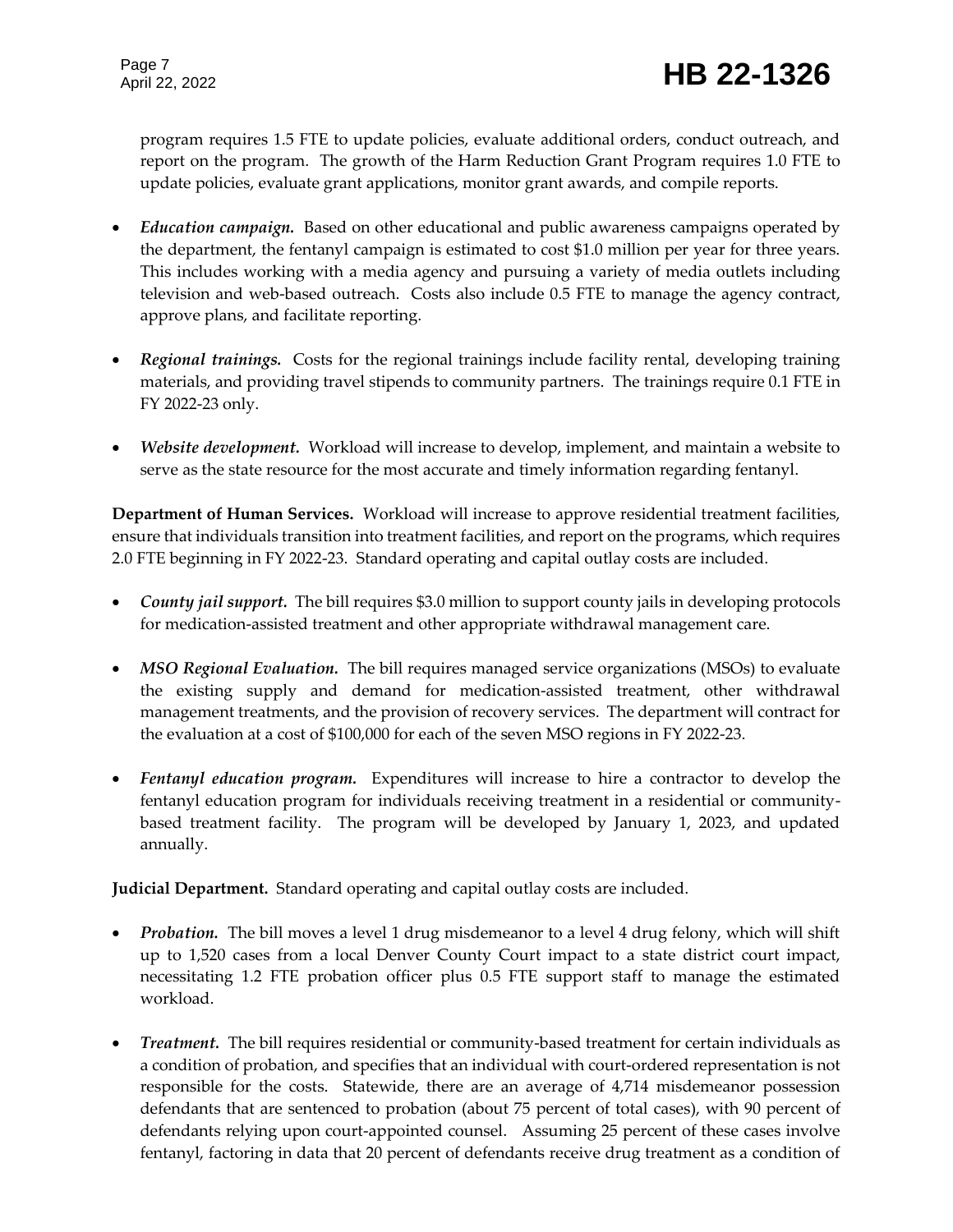probation, and assuming that half will go to Community Corrections, the fiscal note estimates that approximately 100 individuals will be required to undertake such treatment with costs covered by the state. This is estimated to cost \$730,926 per year.

 *Trial courts.* This bill may increase workload and costs for the trial courts in the Judicial Department to process additional criminal case filings. To the extent that offenders are sentenced to probation, workload and costs in the Division of Probation will increase. Workload and costs may increase in the agencies that provide representation to indigent persons, including the Office of the State Public Defender and the Office of Alternate Defense Counsel. Overall, it is assumed these impacts can be accomplished within existing appropriations. Should a change in funding be required for any agency or division with the Judicial Department, the fiscal note assumes it will be addressed through the annual budget process. Workload will also increase in trial courts for annual reporting to the legislature and to process drug evaluations for fentanyl offenders. This can be accomplished within existing appropriations.

**Department of Corrections.** Section 2-2-701, C.R.S., requires Legislative Council Staff to provide information to the General Assembly on long-term costs for prison capital construction, operations, and parole for any bill that potentially increases periods of imprisonment in the Department of Corrections. These impacts are described below.

 *Prison and parole operating costs.* Based on the assumptions provided in the Comparable Crime Analysis section, this bill increases prison operating costs for DOC by a total of \$2.4 million over the five-year period beginning in FY 2022-23, which are paid from the General Fund. The fiscal note assumes no prison operating impacts will occur in the first year due to the amount of time required for criminal filing, trial, disposition and sentencing of each case. Once an offender is released from prison, they are assigned to parole. Table 3 shows the estimated cost of the bill over the next five fiscal years.

| <b>Fiscal Year</b> | <b>Prison</b><br><b>ADP Impact</b> | <b>Prison</b><br><b>Cost</b> | <b>Parole</b><br><b>ADP Impact</b> | <b>Parole</b><br><b>Cost</b> | Total<br><b>Costs</b> |
|--------------------|------------------------------------|------------------------------|------------------------------------|------------------------------|-----------------------|
| FY 2022-23         | ۰                                  | ۰                            |                                    |                              |                       |
| FY 2023-24         | 19.1                               | \$470,573                    | (19.1)                             | (\$120,063)                  | \$350,510             |
| FY 2024-25         | 25.9                               | \$635,732                    | 0.5                                | \$3,010                      | \$638,742             |
| FY 2025-26         | 25.9                               | \$635,732                    | 13.4                               | \$84,111                     | \$719,843             |
| FY 2026-27         | 25.9                               | \$635,732                    | 13.4                               | \$84,111                     | \$719,843             |
|                    |                                    |                              |                                    | Total                        | \$2,428,938           |

**Table 3 Prison and Parole Operating Costs Under HB 22-1326**

 *Capital construction costs.*Based on the average per-bed construction costs of previous prison facilities, capital construction costs of \$4,640,246 would be required to increase prison bed space in line with the estimated increase in prison population under this bill. If the General Assembly determines that additional prison bed space is needed, this bill should include a transfer of General Fund to the Capital Construction Fund, to be reappropriated to the Corrections Expansion Reserve Fund. Money in the Corrections Expansion Reserve Fund is available for future DOC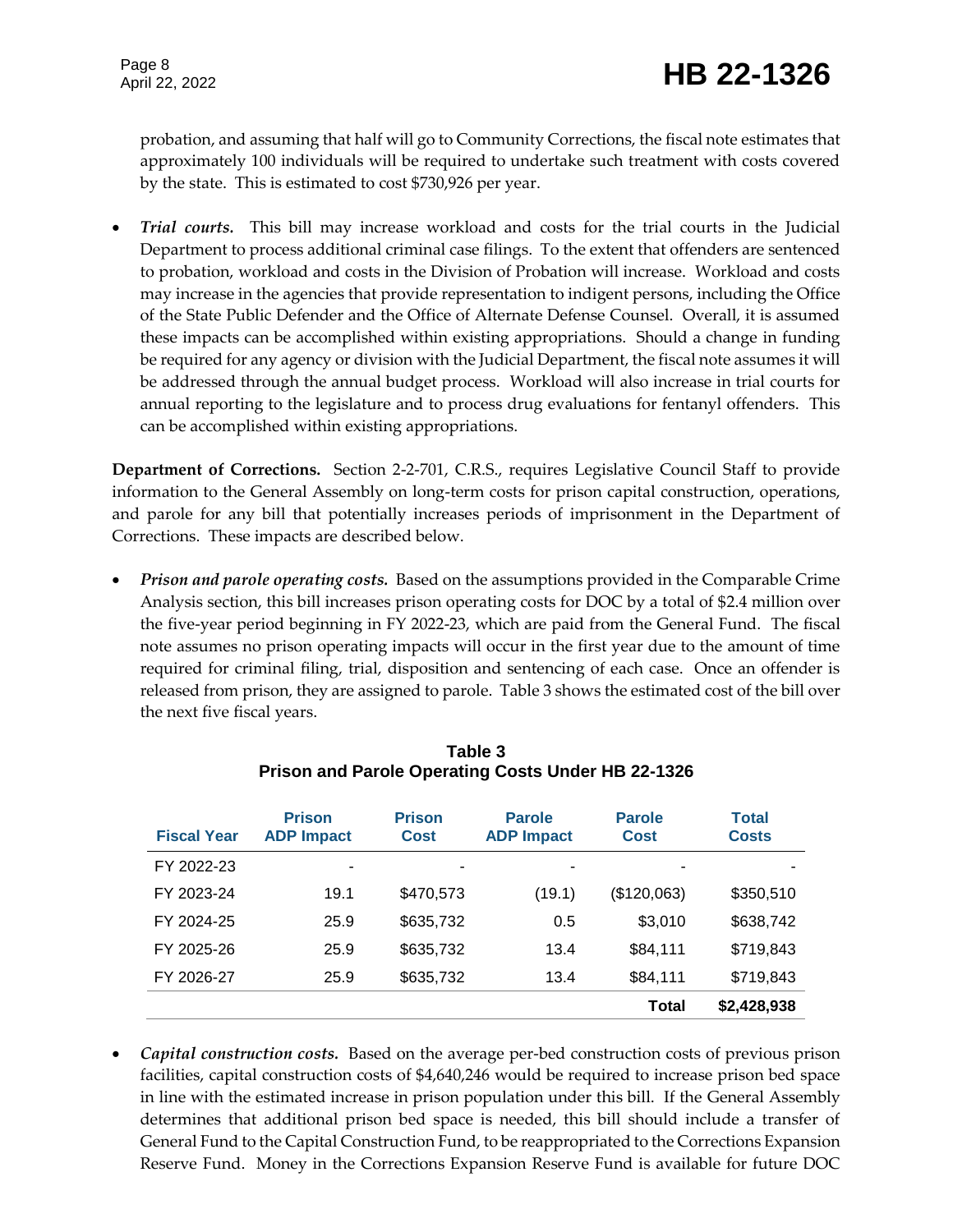construction projects, which would be identified and funded through the annual budget process based on the state's overall prison needs.

**Centrally appropriated costs.** Pursuant to a Joint Budget Committee policy, certain costs associated with this bill are addressed through the annual budget process and centrally appropriated in the Long Bill or supplemental appropriations bills, rather than in this bill. These costs, which include employee insurance and supplemental employee retirement payments, are shown in Table 2.

#### **Local Government**

Beginning in FY 2022-23, this bill is expected to increase local government workload and costs, as described below. Impacts will vary depending on the number of offenses committed within a local government's jurisdiction.

**District attorneys**. The bill increases workload and costs for district attorneys to prosecute new drug felony offenses. Workload will also increase to report on drug or alcohol overdose investigations provided by law enforcement agencies. District attorney offices are funded by counties, with each county in a judicial district contributing based on its population.

**Law enforcement agencies.** Workload will increase for law enforcement agencies to report on whether arrests are made, or not made pursuant to statutory immunity, as a result of the investigation of an emergency drug or alcohol overdose.

**County jail – treatment.** Workload will increase in county jails to develop protocols for medicationassisted treatment or other withdrawal management care, and to provide opiate antagonists to certain individuals upon release from custody. These costs will be offset, at least partially, by funding made available in this bill. Once state funding expires, counties will be responsible for the full costs of these services.

**County jail – incarceration.** Because the bill temporarily increases criminal penalties for possession of fentanyl and prohibits offenders from being sentenced to Department of Corrections, additional offenders may be sentenced to county jails. The exact impact will depend on sentencing decisions by judges and whether persons are sentenced to jail, community corrections, probation, or another alternative sentence. For the current fiscal year, the state reimburses county jails at a daily rate of \$63.69 for housing state inmates.

#### **Effective Date**

The bill takes effect January 1, 2023, except that the sections pertaining to fentanyl-related offenses, opiate antagonists, synthetic opiate detection tests, the education campaign, and the Harm Reduction Grant Program take effect July 1, 2022. The bill applies to offenses committed on or after July 1, 2022. The bill includes various conditional provisions to account for whether or not House Bill 22-1278 creating the Behavioral Health Administration takes effect, which do not substantively affect the provisions or effective dates in this bill.